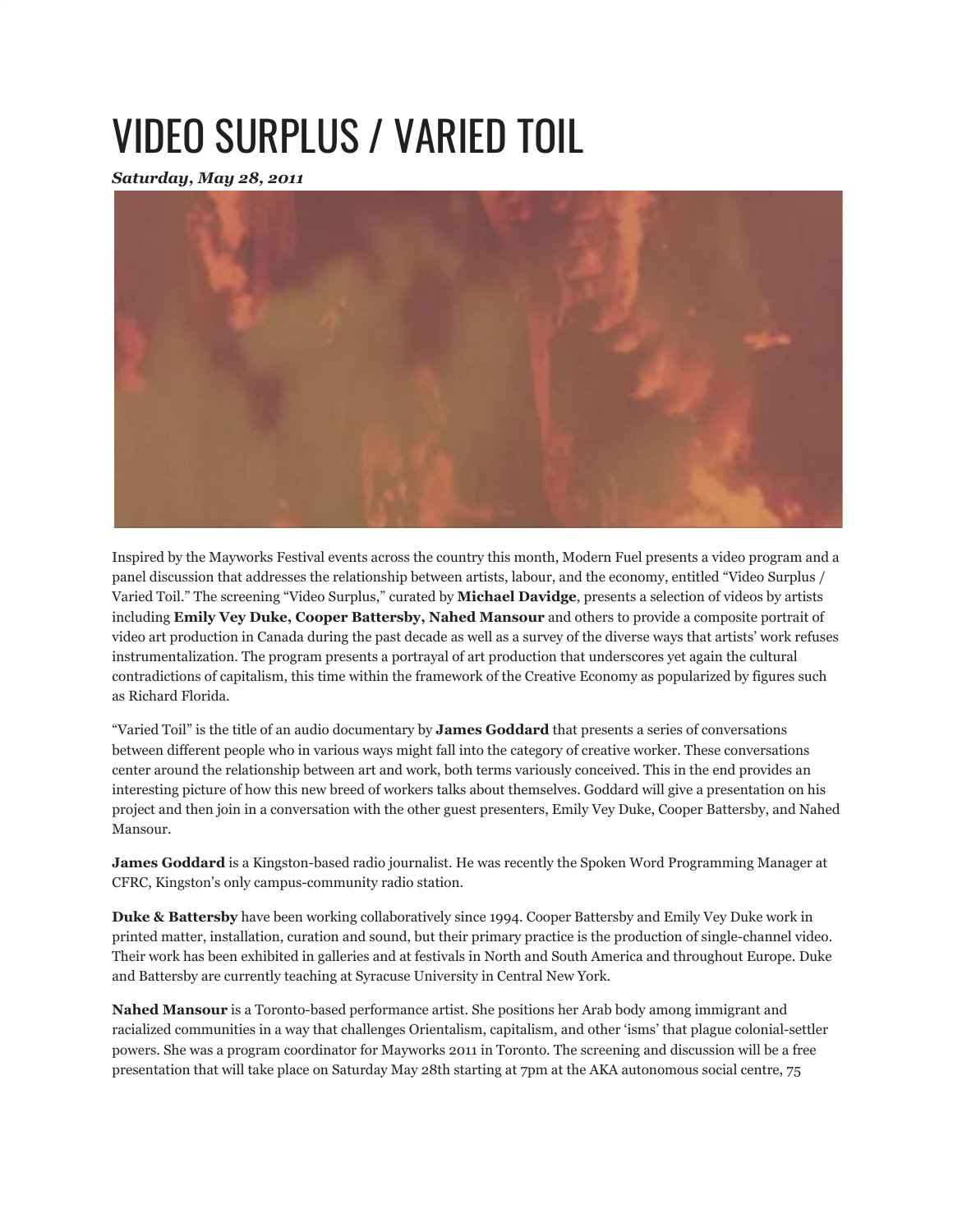Queen Street, Kingston, Ontario. This project would not have been possible without the generous support of the Community Foundation for Kingston & Area.

## Curatorial Essay

In the Spring of 2011, Modern Fuel presented a program of videos I curated on the theme of "Art and the Economy" in conjunction with the numerous Mayworks Festivals that were happening across the country at that time. In collaboration with members of the collective who had presented the previous year's Kingston Mayworks Festival, we coordinated the screening to take place at the AKA Autonomous Social Centre in Kingston at the end of May, where we hosted a panel presentation featuring several artists included in the program. The goal of the Kingston MayWorks Festival Collective is to increase exposure to and appreciation of creative expressions of work and work-related issues. Through its New Media Workspace, an aspect of our organization that facilitates the presentation and production of new media work, Modern Fuel is able contribute to the ongoing conversations regarding labour and artistic production through this program entitled "Video Surplus" that also offers an apercu on Canadian video art at the beginning of the Twenty-first Century.

With the aim to further the dissemination of contemporary Canadian video art and provide a context for the work, the "Video Surplus" video program has been integrated with issue 1.4 of *Syphon* which will be distributed for free at various locations in Kingston, across Canada, and internationally. "Video Surplus" presents a portrayal of art production that underscores yet again the cultural contradictions of capitalism, this time within the framework of the Creative Economy as popularized by figures such as Richard Florida.

Though artists stand to benefit from the implementation of Creative Economy cultural planning at the government level, arguments in support of the Creative Economy tend to instrumentalize art production. The content of the video program reveals that not only are artists an unruly bunch, but also their labour, if not wholly unproductive, tends towards a marginalization that diminishes the return on expenditures. Underpinned by the theories of the French philosopher Georges Bataille, notably that artists are "evil" and that their production is constitutive of an "accursed share," the selection of videos in the program provides a composite portrait of video art production in Canada during the past decade as well as a survey of the diverse ways that artists' work refuses a calculable yield.

As the videos were presented in the chronological order of their production, the program begins with what must by now be a classic in the Canadian video art canon, **Emily Vey Duke** and **Cooper Battersby**'s "Being Fucked Up" (2000-1), which represents the artist as a crack-smoking slacker whose redemption is dubious. The episodic video includes a sequence of simple animation and live-action scenes that together create a portrait of the artists' lives as they struggle with various issues, including questions about how to be a good citizen, feelings of worthlessness, empathy, and coping with failure. The duo now teach in Syracuse and continue to make provocative videos and installations together. Like much of their later work, the video "Being Fucked Up" offers a view that is simultaneously cynical, pessimistic, and hopeful, without offering any resolution or easy answers. In the sequence "Head Bangers," which poignantly closes the piece, the pointed question "Do you believe in the possibility of redemption?" is answered by both artists: one nods her head "Yes" the other shakes his head "No."

**Jennifer Matotek**'s "60 Explosions" (2004) provides a typology of sixty explosions, appropriated from mass media footage, that blow-up real good, and nothing more. Matotek is a videomaker, artist, curator and writer based in Toronto. Her video work combines a structural rigidity with a buffoonish praxis and a predilection for the most puerile of subject matter that undermines its ambitions. Matotek's interest in comedy as a critical tool is evidenced not only in her art and curatorial practice but also in the long-form improvisational comedy routines that she develops with abundant sensitivity and rigour. Though neither Matotek nor Vey Duke and Battersby are evidently "evil" in their practices, their productions are a part of an "accursed share" to the degree that they inhibit the reception of an immediately recuperable message or lesson beyond a kind of sumptuous revelry in the asinine, incompetent, or indecisive.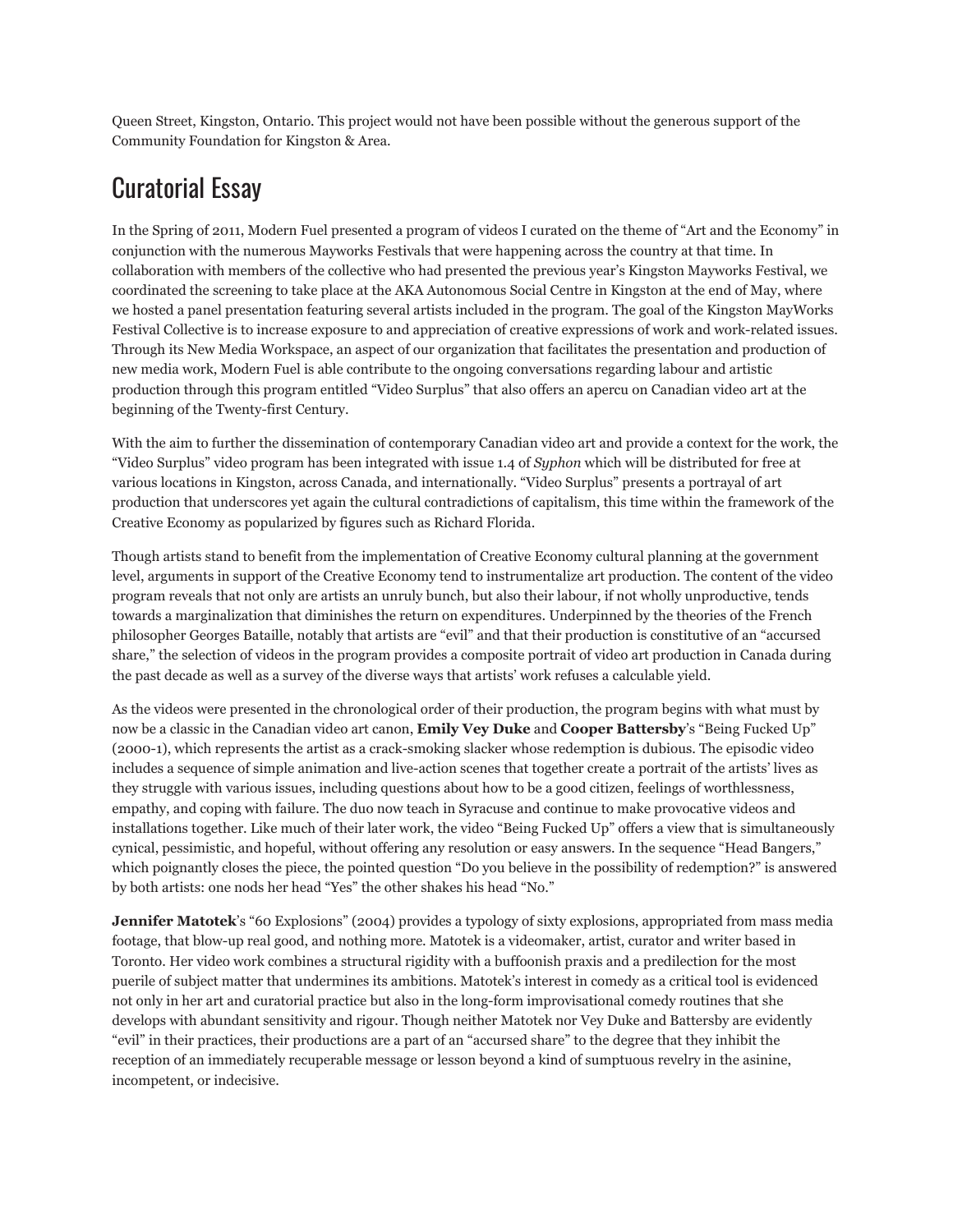Bataille's theories celebrated an overabundance of energy that is produced by the natural world whose destiny is waste, and surely one would rather that this energy be used up in the making of art than the pursuit of violence, destruction, and war that the French philosopher places on the other side of the coin in this expenditure of energy. Matatok's parade of explosions ranges from the contained to the catastrophic, humorously (but also disturbingly) only gesturing towards the barely tapped capacity for annihilation that it manifests. The parade of videos in this program is not meant to be viewed moralistically, however, but merely objectively as a kind of shorthand cataloguing of modes of spending time and energy.

**Daniel Wong**'s "The Lotus Eaters" (2006) depicts the artist eating, out of a book, page after page of the Lotus Eaters episode of the Odyssey and reacting to it as if it were a hallucinogenic. Wong is an interdisciplinary artist from Lethbridge, Alberta working in a range of forms including installation, performance, writing, drawing, and music. His work is very often collaborative in nature, proceeding from an engagement with sociality that came about after a long period of reclusive contemplation. "The Lotus Eaters" is the apotheosis of this withdrawal, unrepentant in its hermeticism and acedia. And yet, it retains a woozy pleasure. The program accelerates into a frenetic pace with the next two videos.

**Tasman Richardson**'s "The Game" (2007) proposes, in a hyperactive mash-up, that it is difficult to determine what is a game and what is real, and between labour in leisure, in a world of remote control warfare, hyper-reality, and videogames crafted by the military for recruitment and training. Richardson is a Toronto-based video artist whose work focuses on entropy, tele-presence, synesthesia, and the JAWA style of editing (which he pioneered) that creates musical compositions and abstract narratives entirely from appropriated video.

Similarly, **Jubal Brown**'s "Anti-Feelings" (2009) splices together a manic reediting of popular music videos which verges on the obscene and the pornographic. A notorious multi-media artist based in Toronto, Jubal Brown's work references the recombinant nature of contemporary culture, and presents a dizzying, high density layering of innumerable cultural referents. Like the Videodrome nights he has organized for the Museum of Contemporary Canadian Art in Toronto, his videos are in synch with an increasingly distracted contemporary audience whose attention deficit disorder enables the reception of a surfeit of indigestible communications. Bataille fingers non-procreative sexuality as an element of the accursed share, which could be connected with the contemporary proliferation of pornography, but as theorists like Fredric Jameson and Slavoj Žižek have pointed out, it is the excess of information rendered available in the post-modern world that is truly pornographic.

The mechanized rhythm and affectlessness of **Nicole Rayburn**'s "Pollination Proposition" (2009) suggests a kind of post-modern theoretical porn: it depicts an androgynous figure repeatedly nudging with its Pinocchio-like elongated nose an orchid in a clinical environment barren of bees. The tableau is at once tedious, hypnotizing, and disturbing, suggesting the monstrous and unpredictable potential of mutation. The fictional character of Pinocchio is deliberately evoked by this video to embody an ambiguity and a yearning to be different. To counter the alarming phenomenon of dwindling bee populations, the video proposes the necessity of a hybrid machine/animal to continue their work. Rayburn is a Toronto-based artist from Edmonton. In an artist statement, she declares that she enjoys the absurd and subtly perverse and that she often wears animal costumes in order to proffer questionable propositions. Rayburn's video is also a hybrid creature that combines the task-based performance art of the twentieth century with graduate school theorization and a dystopian science fiction scenario.

Its wry sense of humour almost dispels the chill. The most recent works in the program include **Ulysses Castellanos**'s video "Narcoleptic Drift" (2010) which illustrates Buckminster Fuller's theory of ephemeralization through the rise and fall of Vanilla Ice's career. Castellanos was born in San Salvador and lives and works in Toronto. His work encompasses new media, film, music, performance, painting, photography and sculpture-installation, and very often combines these elements into elaborate performance art projects. "Narcoleptic Drift" is one such project, with the video as one element of a specially conceived performance. If the central aim of Castellano's art practice is to demystify established cultural constructs by involving the viewer in the humorous debunking of idealized images, concepts and paradigms, then perhaps his work is closest in spirit to Bataille's linkage of artistic production with evil.